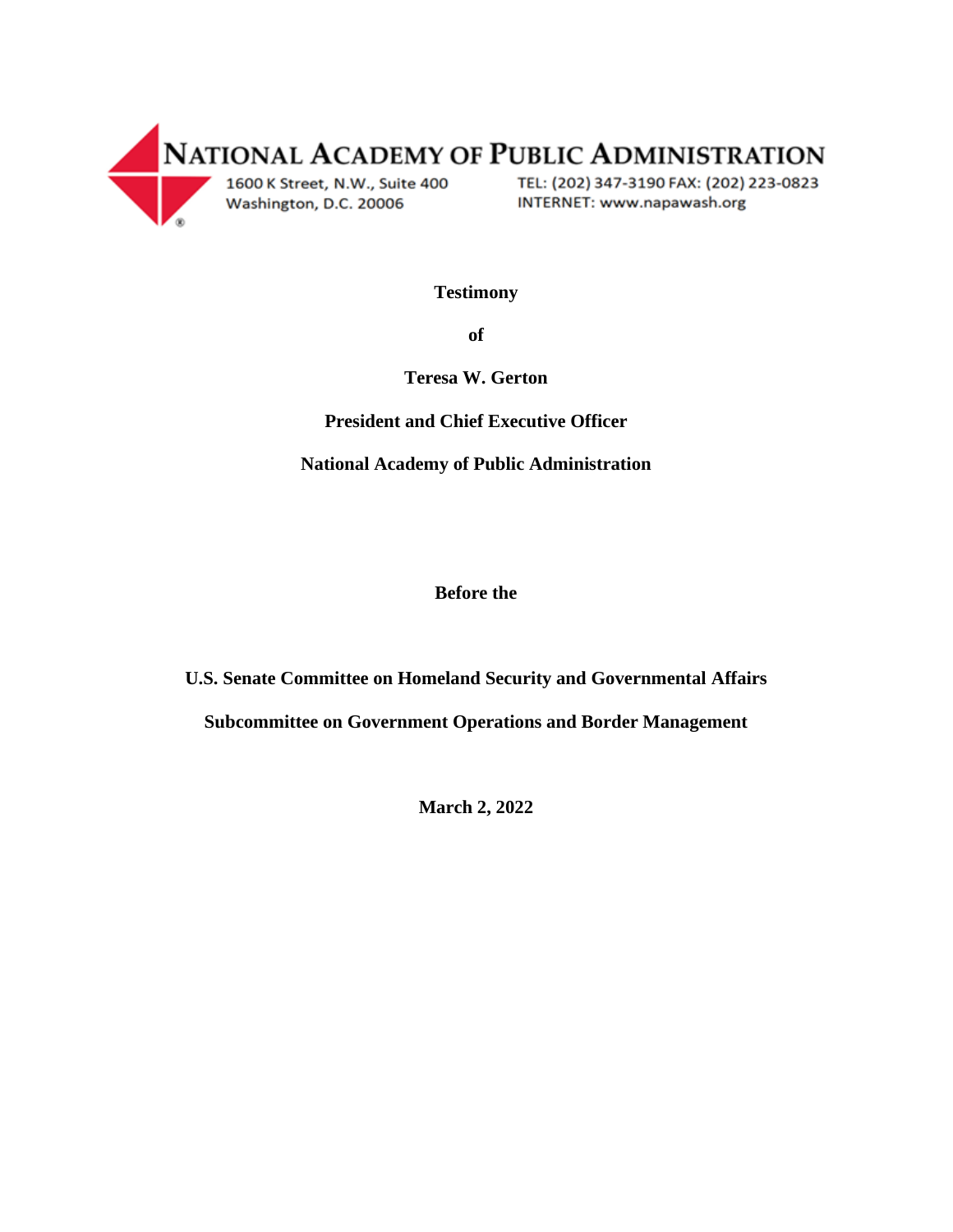Chair Sinema, Ranking Member Lankford, and members of the Committee, I appreciate the opportunity to testify today. I am a Fellow of the National Academy of Public Administration (the Academy) and have served as its President and Chief Executive Officer since January 2017. In addition to my experience leading the Academy, I spent three and a half years as a Deputy Assistant Secretary in the U.S. Department of Labor and eight and a half years as a Senior Executive in the Department of Defense, so I have personal experience with the topic of today's hearing. I have been a hiring manager, a Subject Matter Expert reviewer of applicant files, a member of Senior Executive hiring and interview panels, and a member of the Army's Senior Executive policy board. While serving as the Executive Deputy to the Commanding General of Army Materiel Command, I was responsible for the strategic management of over 80 Senior Executives, one-third of the Army's total allocation, along with the oversight of nearly 70,000 civilians in nearly every career field stationed around the world. I know how challenging it can be to make the federal personnel processes work.

The Academy also has deep expertise in federal human resource management topics. Established in 1967 and chartered by Congress in 1984, the Academy is an independent, non-profit, nonpartisan organization dedicated to helping government leaders address today's most critical and complex challenges. The Academy has a robust organizational assessment capacity; a thorough grasp of cutting-edge needs and solutions across federal, state, and local governments; and unmatched independence, credibility, and expertise. Our organization consists of over 950 Fellows—including former cabinet officers, Members of Congress, governors, mayors, and state legislators, as well as distinguished scholars, career public administrators, and business executives. The Academy has a proven record of improving the quality, performance, and accountability of government at all levels.

Over 50 of our Fellows claim experience in federal HR, and of those, many were themselves federal Chief Human Capital Officers. These Fellows and others join together in the Academy's Standing Panel on the Public Service, meeting regularly to research, discuss, and propose actions to improve the HR practice at the federal level. They also contribute their expertise as members of Academy study panels, ensuring that all of our work includes consideration of strategic human capital implications. Across our history, many federal agencies have directly engaged the Academy and our Fellows for support in managing and modernizing their own HR systems. Supported agencies include the FBI, NASA, DOD, FAA, CDC, the Patent and Trademark Office, the U.S. Secret Service, and the U.S. Department of Transportation.

I am pleased to offer our perspective on what is needed to empower Chief Human Capital Officers in federal agencies to ensure that human resources practices support agencies' mission success. Our Congressional charter precludes the organization itself from taking an official position on legislation, and so my testimony today will reflect the Academy's history on this topic and our general recommendations.

# **THE ACADEMY'S PERSPECTIVES ON MODERNIZING THE HUMAN RESOURCES FUNCTION WITHIN THE FEDERAL GOVERNMENT**

The Government Accountability Office (GAO) added strategic human capital management to its high-risk list in 2001. Two decades later, the topic remains on the high-risk list and, between the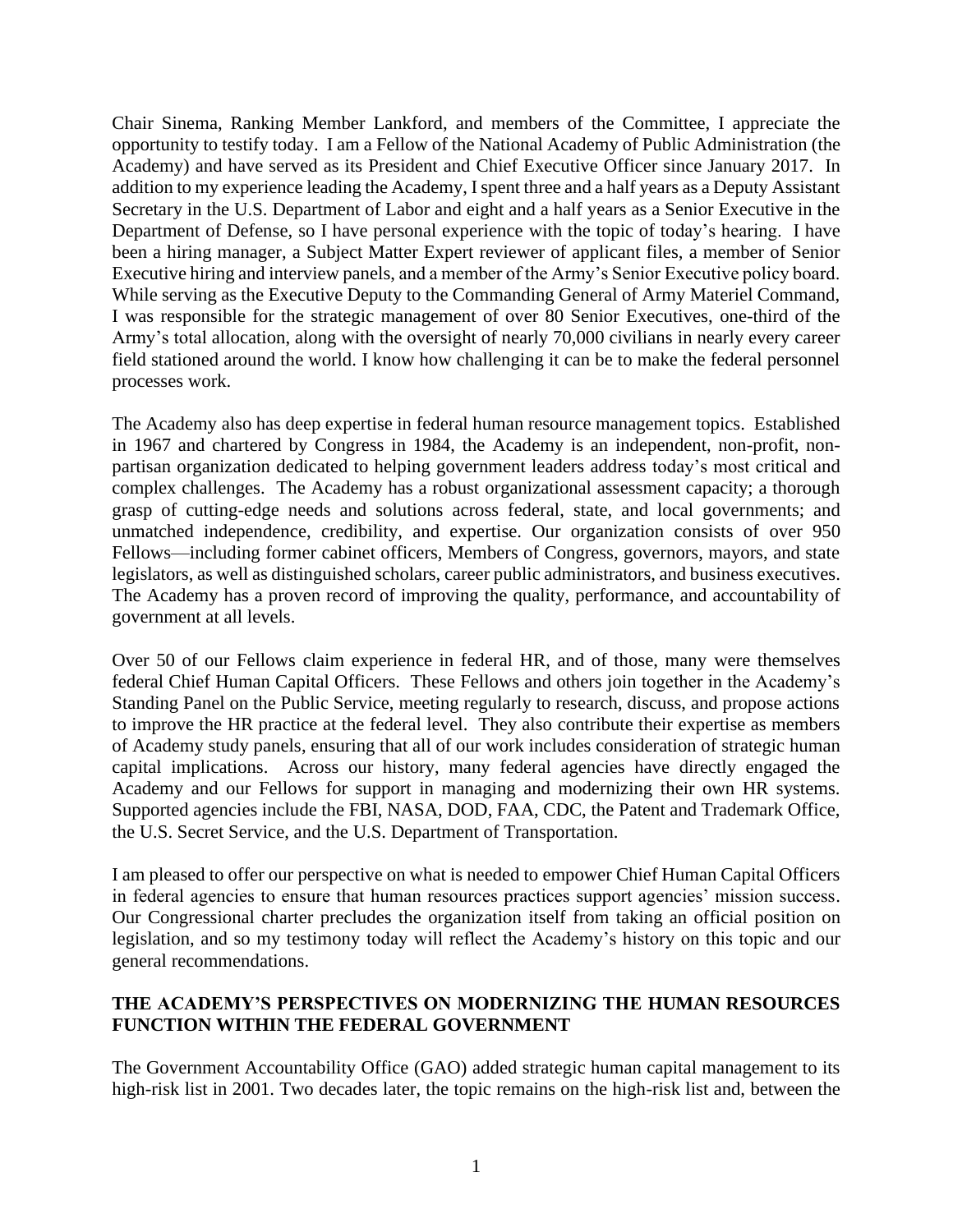2019 and 2021 lists, actually lost ground in the leadership commitment performance indicator while making no progress in the other four criteria. Moreover, GAO cites mission-critical skill gaps as a contributing factor in 22 of the other 35 high-risk areas. The previous two years of various remote and distributed work arrangements necessitated by the COVID-19 pandemic have only exacerbated already challenging operating practices within federal HR and made the modernization of this critical capability even more urgent.

### *Grand Challenges in Public Administration*

The Academy agrees with GAO and in 2019 identified the need to *[Modernize and Reinvigorate](https://napawash.org/grand-challenges/modernize-and-reinvigorate-the-public-service)  [the Public Service](https://napawash.org/grand-challenges/modernize-and-reinvigorate-the-public-service)* as one of twelve **[Grand Challenges in Public Administration](https://napawash.org/grand-challenges/the-12-grand-challenges)**. Even before the pandemic upended the workplace and changed individual perspectives about safe and meaningful work, we observed the significant risk that many public organizations would not have the workforce capacity necessary to achieve their critical missions and provide services to the public for the future.

In 2020, our Fellows developed action plans for each Grand Challenge that recommended actions the new presidential administration could undertake to make real progress in its first year in office. The [action plan](https://napawash.org/uploads/Election_2020_Modernize_and_Reinvigorate_the_Public_Service.pdf) to modernize and reinvigorate the public service summed up the existing federal HR environment as follows:

*At the time when the government needs fresh ideas, it struggles to hire young people. With twice as many employees over 60 years old as under 30, the federal government will face future workforce issues. The civil-service system itself is also antiquated with a pay-setting mechanism that was developed in 1949 and a Merit System that values compliance with rules more than merit.*

The paper recommended seven actions for 2021:

- 1. Build interest in public service and government as a career through a funded campaign initiated by the White House and managed by OPM.
- 2. Develop a modern system of flexible pay and job classification, beginning with an EO that maximizes the use of administrative flexibilities to streamline processes.
- 3. Initiate hiring reform that significantly expands the use of streamlined hiring authorities, uses modern assessment processes to identify high-quality candidates, and reduces the number of security clearance requirements.
- 4. Improve the quality of managers and supervisors in government.
- 5. Identify talent management in government as a presidential priority.
- 6. Refocus OPM with an emphasis on responsiveness and flexibility in Talent Management.
- 7. Identify and implement modern assessment processes, with a goal of eliminating applicant self-assessment questionnaires within one year.

Unfortunately, the COVID-19 pandemic has demanded the full attention of HR leaders in the Office of Personnel Management and across the agencies as they struggled to adapt to distributed work environments and address urgent workforce health and safety issues. There was no capacity to address the critical systemic shortcomings in the federal workforce system.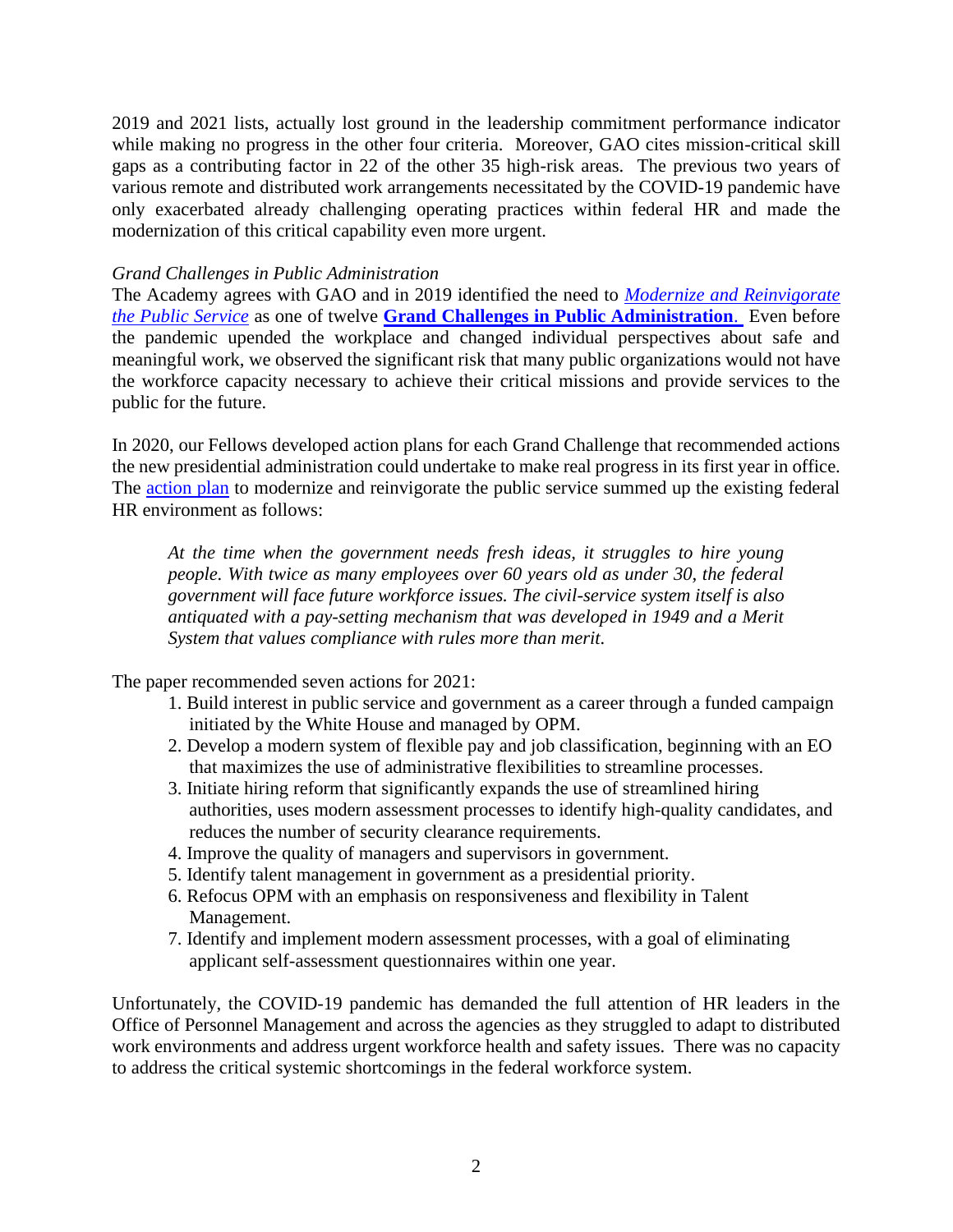# *[United States Office of Personnel Management Independent Assessment](https://napawash.org/academy-studies/united-states-office-of-personnel-management-independent-assessment)*

At the same time as our Fellows were developing the recommendations for civil service reform under the Grand Challenges, Congress directed the Office of Personnel Management (OPM) to contract with the Academy to conduct a comprehensive, independent study that would address a series of specific issues surrounding OPM's responsibilities. These included:

- the statutory and non-statutory functions assigned to OPM and the challenges associated with executing those mandates;
- the means, options, and recommended course of actions for addressing the challenges identified, including feasibility, costs, and benefits;
- a timetable for the implementation of identified options and recommendations;
- the statutory or regulatory changes needed to execute the recommendations;
- the methods for engaging with other Federal entities potentially affected by recommendations involving changes to OPM's structure, functions, responsibilities, and authorities; and
- the views of identified stakeholders, including federal and non-federal entities or organizations representing customers and beneficiaries.

After a year of work, the Academy's Panel of Fellows provided its report in March 2021. In conducting this study, the Panel identified several cross-cutting challenges affecting OPM's ability to effectively deliver on its mission to lead federal human capital management.

These include various authorities governing federal human capital; lack of sustained leadership and priorities given the recurrent turnover of directors and deputy directors; limited use of data and data analytics to inform policy; outdated information technology engendering enterprise and operational risks; and constrained financial and staffing resources affecting staff capacity and supporting technology and tools.

The Panel concluded that meeting the needs of a  $21<sup>st</sup>$ -century workforce will require a reinvigorated focus on strategic human capital management and performance. The need for an independent, enterprise-wide human capital agency and steward of the merit system principles is clear, as is the critical need to rebuild staff capacity, encourage innovation, and adopt a more datadriven, accountable, and forward-looking human capital approach. In addition, human capital management must be elevated. The OPM Director—and human capital as a whole—needs a "seat at the table." The Director should be the principal advisor to the President on human capital, as envisioned in the Civil Service Reform Act, and OPM should be that lead for federal civilian human capital, setting policy, establishing a framework for agencies to manage their workforces, facilitating innovation and the sharing of best practices and lessons learned, and both collecting and using data and data analytics. To execute that role effectively and achieve a strategic vision of elevating and supporting human capital as a strategic priority across the federal enterprise, OPM must reframe its mission, organization, and supporting processes. It must rebuild the agency's credibility and staff capacity—and it must reorient its internal culture from a predominantly compliance orientation to a more customer-focused, strategic, and forward-looking mindset. These actions will require the support of the President, Congress, and federal agencies.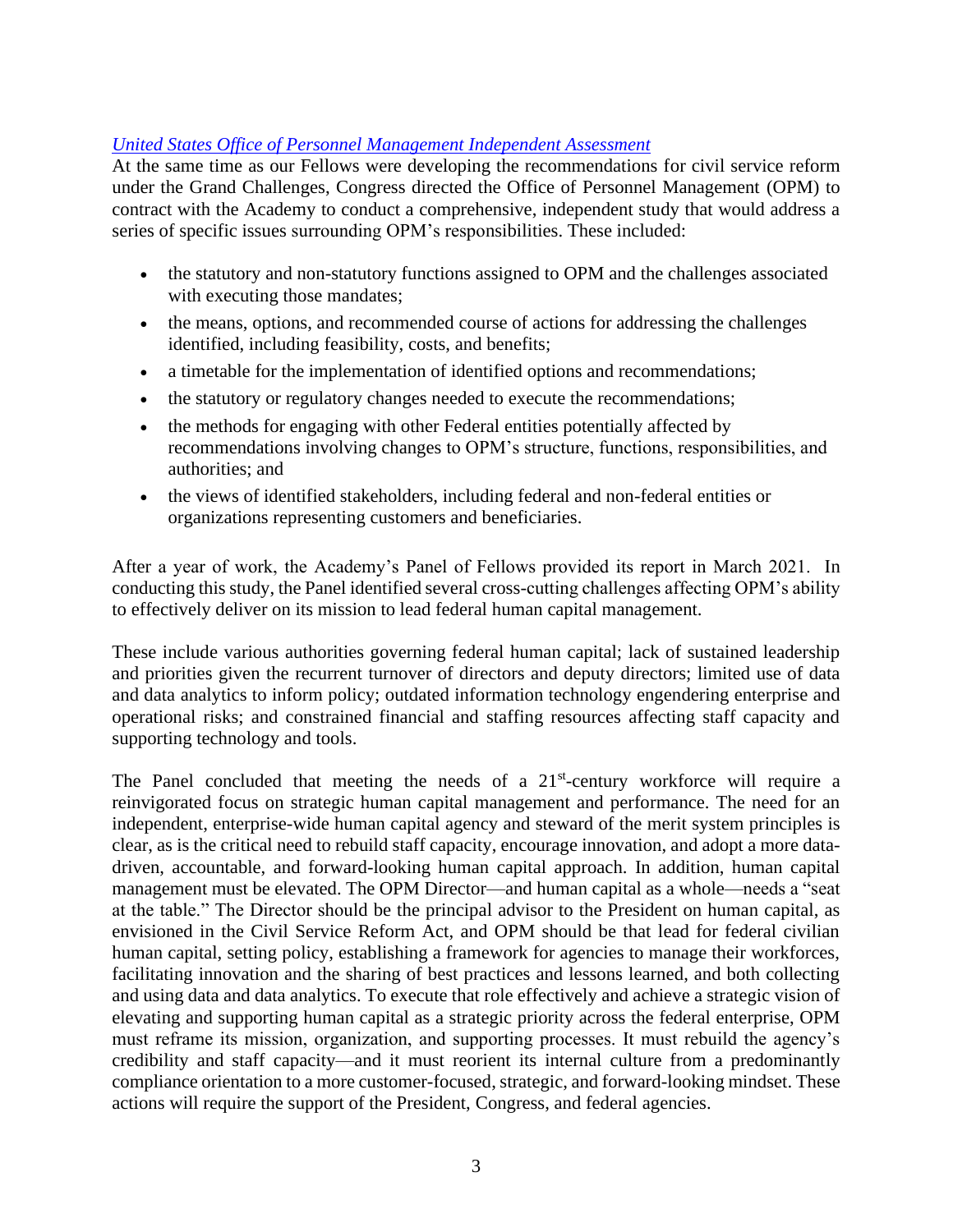With the proliferation of excepted authorities under Title 5 and other sections of the U.S. Code, OPM's current mission and focus on Title 5 is clearly not sufficient to address the complex workforce issues confronting the federal government. A more coherent and cohesive governmentwide approach is needed—**one that affords agencies flexibilities for tailoring to meet their more unique requirements while ensuring adherence to merit system principles through effective oversight**.

The Panel offered a number of recommendations with objectives to highlight the intended outcome that would be achieved by implementing the recommendations. Successful implementation should yield the following results:

- Human capital is recognized and supported as a strategic priority across government by the Administration, the Congress, and federal agencies.
- OPM's role is reaffirmed and strengthened as the leader for strategic human capital management government-wide.
- OPM's approach to human capital management evolves from predominantly compliance-oriented to customer-focused, value-added, data-driven, and forwardlooking, encouraging innovation and sharing of best practices.
- OPM's technology platforms are modernized, affording secure and efficient access to human capital data and systems supporting government-wide human capital management.

# *[The Future of the Civil Service—No Time To Wait](https://napawash.org/academy-studies/no-time-to-wait-part-2-building-a-public-service-for-the-21st-century)*

Both the organizational assessment of OPM and the recommendations supporting the Grand Challenge to Modernize and Reinvigorate the Public Service draw from a common foundation. In 2017 and 2018, an Academy Panel chaired by Professor Don Kettl completed two papers outlining a fundamentally new vision for the future of federal civil service. Inspired by the changing nature of work in the private sector, these reports examined the impact of these inevitable changes on the civil service and concluded that, without immediate and significant change, we all risk a federal workforce that is neither trained for, structured for, nor adaptable to, the work that will be required of it, and that the need for radical change is urgent. The reports present a new model of talent management that rests on three fundamental tenets: mission first, principles always, and accountability to both.

More specifically, the Panel proposed that **agencies must have the freedom to design and execute their human capital strategies and management tools in a way that best supports their successful mission accomplishment.** In fact, the best measurement of any human capital strategy is the agency's mission performance. There are many workforce options already allowed by statute—agencies now need to be empowered and even encouraged to take advantage of those flexibilities in ways that best suit their mission objectives. The Academy has documented some progress and several remaining challenges in the effort to develop a national cybersecurity workforce in its recent report, *[A Call to Action The Federal Government's Role in Building a](https://s3.us-west-2.amazonaws.com/napa-2021/studies/dhs-cybersecurity-workforce/NAPA-Final-CISA-Cybersecurity-Workforce-Report-January-2022.pdf)  [Cybersecurity Workforce for the Nation](https://s3.us-west-2.amazonaws.com/napa-2021/studies/dhs-cybersecurity-workforce/NAPA-Final-CISA-Cybersecurity-Workforce-Report-January-2022.pdf)*, but opportunity exists to extend such creativity to many other skillsets and career fields across the government.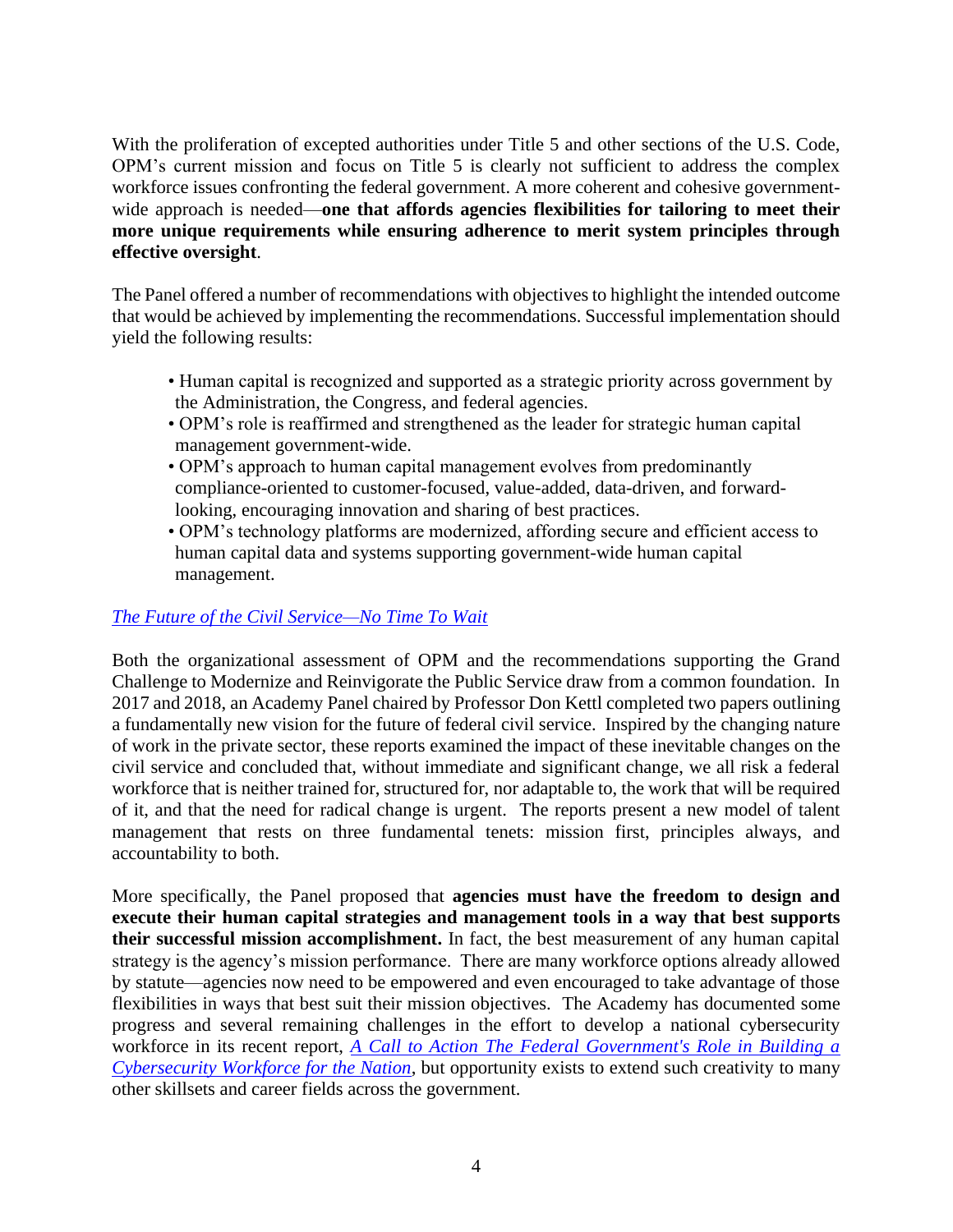The *No Time to Wait* vision promotes more flexibility in agency human capital management. At the same time, it constrains that flexibility by requiring it to be consistent with merit principles. These principles form the foundation that keeps our civil service professional and non-political, and we view them as non-negotiable. The role of a central personnel agency should be to assure that agencies maintain accountability to both mission success and merit system principles and assist them in achieving that balance. The future of the civil service must be based on the management of human talent, not positions. It must be developed with a focus on building a government workforce that can accomplish the work of government with new tools in a modern environment. Little has been done to implement the kind of change needed in the five years since the first *No Time to Wait* report. As you can imagine, the need has only grown more critical.

### *[Inspired to Serve](https://www.volckeralliance.org/sites/default/files/attachments/Final%20Report%20-%20National%20Commission.pdf)*

Although not a product of the National Academy of Public Administration, the Academy worked closely with the National Commission on Military, National, and Public Service in the development of the public service recommendations in their report, *[Inspired to Serve,](https://www.volckeralliance.org/sites/default/files/attachments/Final%20Report%20-%20National%20Commission.pdf)* released in March 2020. The Commission did not shy away from blunt language in their description of the federal civil service system and the urgent need for comprehensive reform:

*The Federal civil service personnel systems require urgent attention…Existing practices block younger Americans and workers with critical skills from entering public service and jeopardize the ability of Federal agencies to replenish their workforce in the face of a looming wave of retirements.*

*Modernizing the civil service is politically and technically difficult. The public service recommendations…attempt to address near-term, urgent problems and long-term, structural issues: existing personnel processes should work better so that agencies can function today, and the Federal personnel system should be replaced with a modern, talent-management approach to enable the Federal Government to be competitive with other employers in the future.*

The Commission's recommendations regarding improvement of the federal civil service are entirely consistent with the Academy's vision for a modernized and reinvigorated public service.

# **IMPACT OF THE COVID-19 PANDEMIC**

This vision of a federated civil service system based on talent management and driven by mission accomplishment and merit systems principles was beginning to get some conceptual traction before the pandemic. The pandemic has only increased the urgency of modernizing the federal civil service. Yet, it has also prevented deliberate systemic change as OPM and federal agencies were forced to respond to immediate policy and operating challenges posed by the need to protect employee and public safety.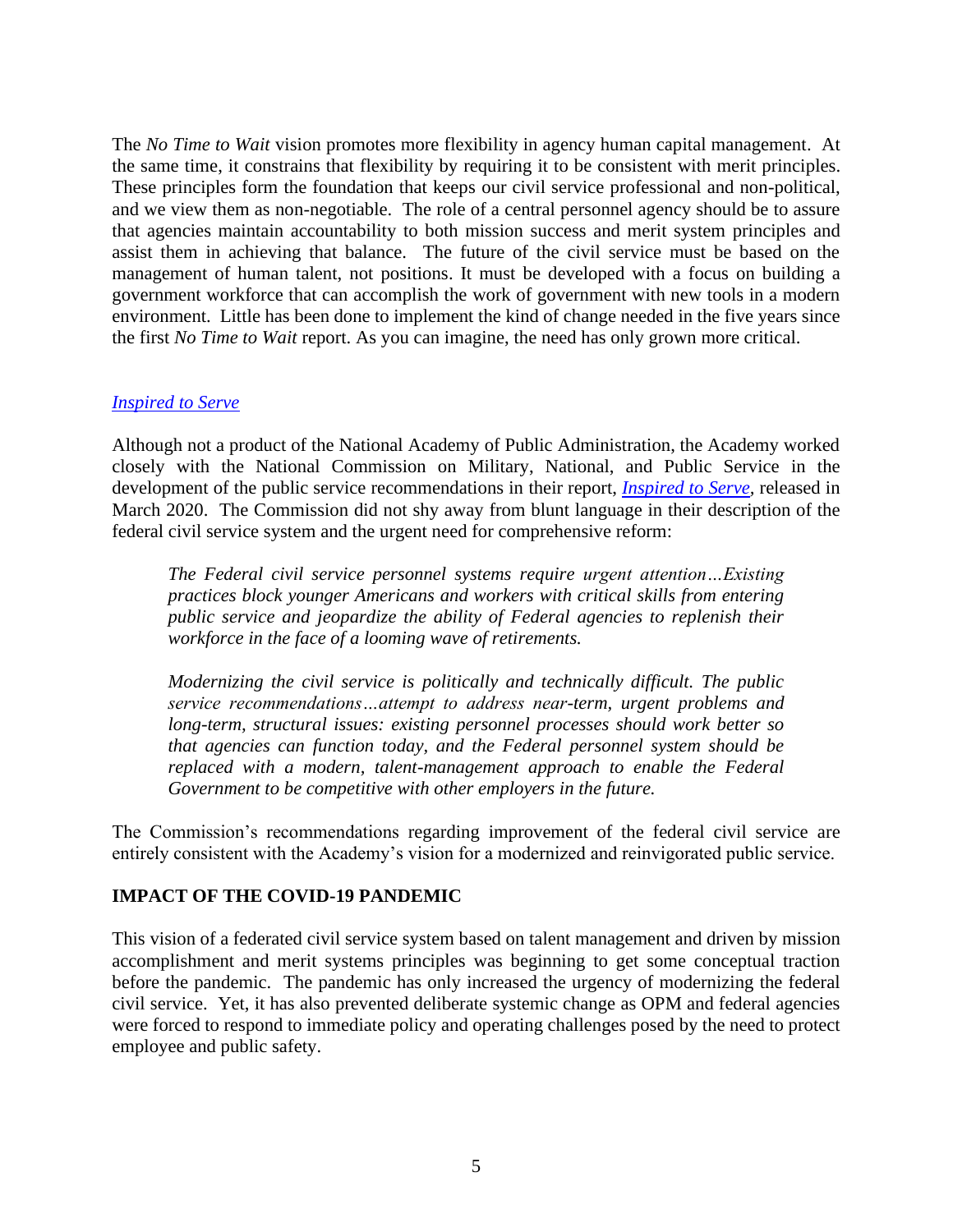The Academy has hosted for the past year, in partnership with the Senior Executive Association and the Shared Services Leadership Coalition, a monthly forum for federal CHCOs and their staff teams, focused on these emerging challenges. We have brought industry and academic leaders together with federal managers to discuss best practices related to topics as varied as managing a distributed workforce, the impact of locality pay in a distributed work environment, support for employee wellness and morale, and the integration of workspace and workforce planning for the future.

At the same time, significant spending programs to support national recovery combined with a nationwide reimagining by individual workers of their employment preferences have created even greater numbers of vacancies across the federal workforce. The urgent need to hire new employees to manage new programs; the perpetual shortage of individuals with technical skills in cybersecurity, data analytics, and other STEM fields; and the growing focus on developing government programs with a focus on customer experience and expectations have created a perfect storm. The federal government's average time to hire approximates 100 days—that is not competitive in a normal labor market and can be devastating in the post-pandemic competition for talent. With some exceptions, the federal government's pay and benefits structure does not align with the market rates for high-demand talent. The pay systems lack the flexibility needed to compete effectively. Perhaps more importantly, the federal government's skill classification and promotion systems do not match the individual development goals of today's workforce. As the Academy reports said nearly five years ago, the federal government's mid- $20<sup>th</sup>$  century people systems have fallen far behind what government needs to serve citizens in the twenty-first century. We cannot continue to wait to adapt to the changing nature of work. Indeed, technology and the pandemic have already changed work. Unless the federal government launches an aggressive effort now to rebuild its workforce, it will fall further behind in its ability to serve the public. Government could risk losing its ability to govern.

# **THE ROLE OF THE CHCO IS MORE IMPORTANT THAN EVER**

The role of the CHCO is more important now than ever, but we cannot modernize that role and then leave them in the antiquated system we currently have and expect different results. We must undertake a systemic renovation of the entire federal personnel system.

The Academy's assessment of OPM is the place to start. The study provides a roadmap of actions needed to raise the attention on, and value of, human capital for addressing critical workforce issues by reframing OPM's mission and affording the agency the foundation required to lead strategic human capital management government-wide. To achieve the vision of elevating and supporting human capital as a strategic priority across the federal enterprise, an appropriately resourced OPM will need to pivot and refresh its organization and operating model. OPM must lead a whole of government approach to people that values performance over mere compliance and talent management and development over position fill rate. OPM should be the lead for federal civilian human capital, setting policy, establishing a framework for agencies to manage their workforces, facilitating innovation and the sharing of best practices and lessons learned, and collecting/using data and data analytics. That means OPM has to change to have the credibility to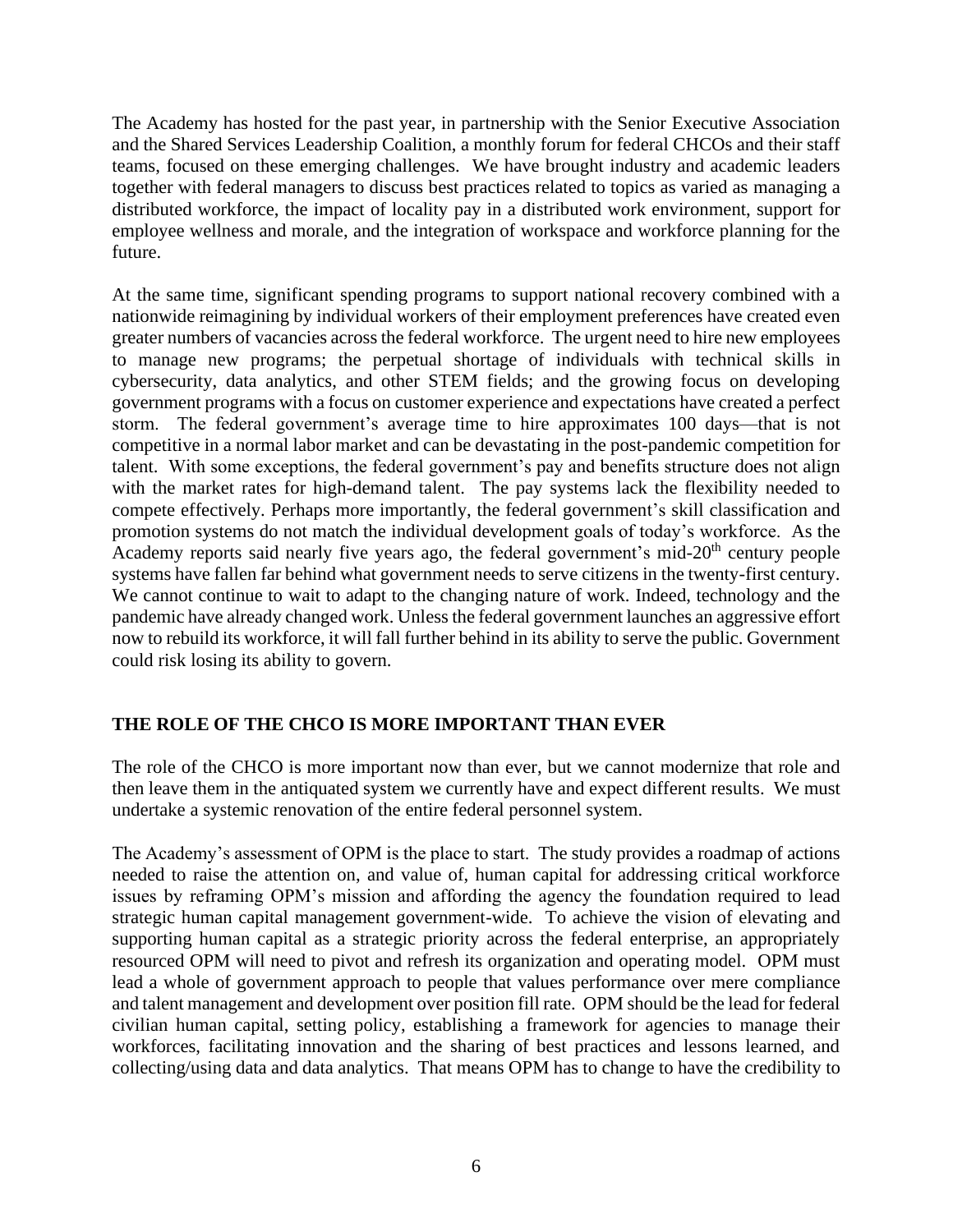serve such a role. It must be more responsive, flexible, and focused on supporting agency missions rather than overseeing enforcement of OPM policy.

Within such a system, CHCOs can be empowered to be the strategic personnel leaders within their agencies that the Chief Human Capital Officers Act envisioned twenty years ago. They should be given the authority to recommend and execute the recruitment, development, and retention strategies that best enable their agency to accomplish its mission. They must have, and be able to use, systems that provide real-time data on their current workforce, their future workforce requirements, and the gap between the two so that they can develop effective workforce management strategies. They must have the most modern tools and processes to incentivize and evaluate candidates and the flexibility to deploy them as necessary without first seeking permission from OPM. They are the lead for ensuring that agency practices promote diversity, equity, inclusion, and accessibility; protect employee safety and wellness; support employee engagement; and protect merit principles. The CHCOs I know recognize that the government's effectiveness is the product of its people, understand their potential impact on the daily functions of government, and relish their position on the front lines of mission accomplishment.

Making this construct real requires commitment and support from both the Administration and Congress. It will also require a concerted effort to improve the capacity of the human resource community government-wide; training and upskilling are essential. Recruiting, developing and retaining the right talent should be a priority nonpartisan concern. Whether you believe government should be smaller or larger, we should all agree that the government needs a highly skilled workforce to serve the American people. In this case, the COVID-19 pandemic may have a silver lining—it has already forced myriad changes in what we believe possible and driven adaptation in distributed work arrangements, technology, and hiring flexibilities. We dare not waste the opportunity this tragedy has created...there is simply no more time to wait.

Since its establishment in 1967, the Academy has responded to requests for assistance from a wide range of agencies and organizations and has undertaken numerous studies on issues of interest to Congress and the Executive Branch. With its network of distinguished Fellows and an experienced, multi-dimensional professional staff, the Academy is uniquely qualified and trusted to provide objective advice and practical solutions that help government leaders overcome complex challenges and produce positive change.

**— — — — — — —**

Each Academy project is directed and overseen by an expert Panel or Expert Advisory Group (EAG) that consists primarily of Fellows. These Panels or EAGs provide high-level expertise and knowledge of current and emerging best practices. They are supported by a professional study team of highly qualified project directors, analysts and researchers that ensure our Panels have all the information required to develop their recommendations and provide meaningful advice to our client organizations.

I would reiterate that the Academy has many Fellows with deep recent experience in federal human capital management. We convene them regularly through our Standing Panel on the Public Service and can engage them on specific topics as required. We would welcome the opportunity to partner